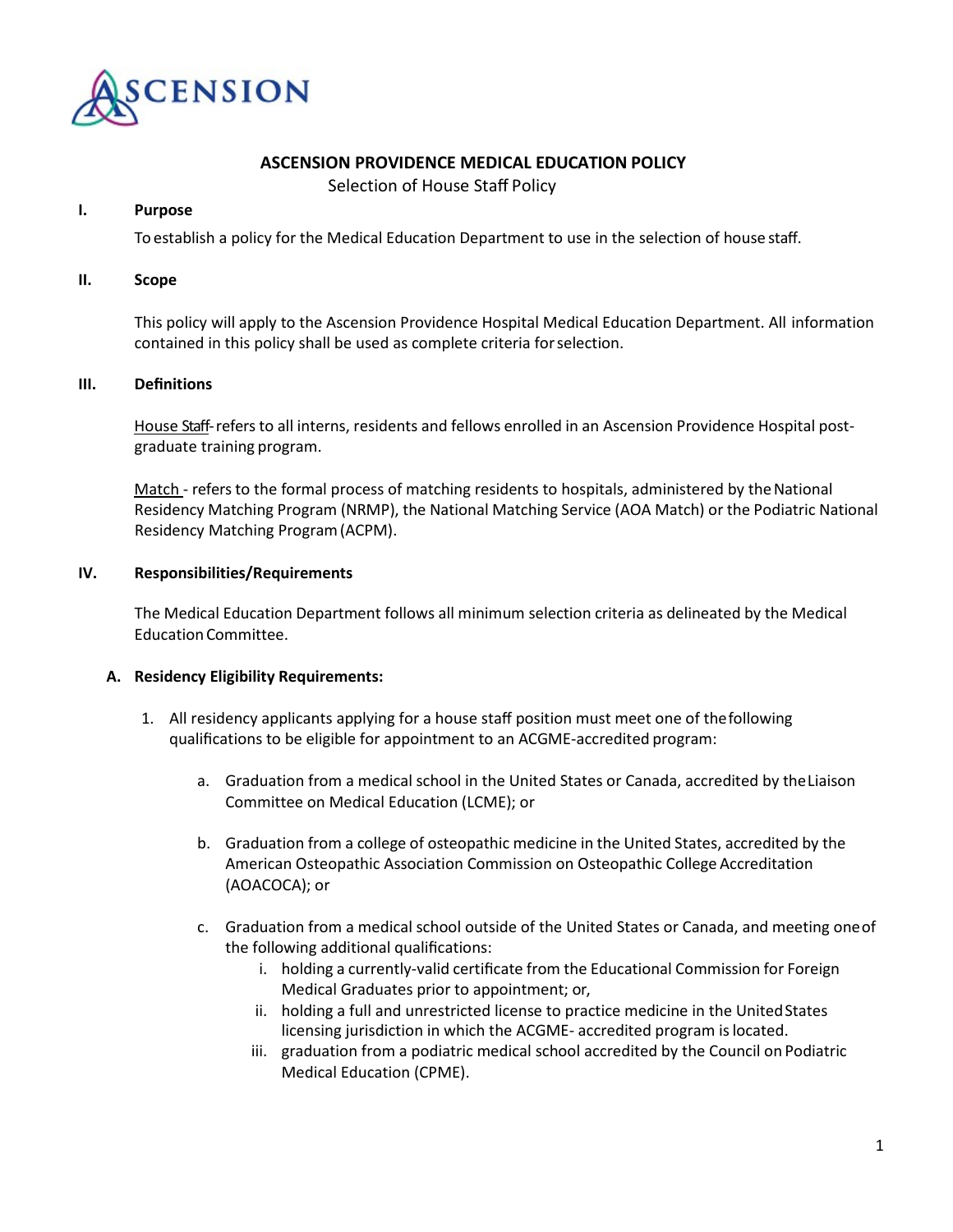# **B. Fellowship Eligibility Requirements:**

- 1. All required clinical education for entry into ACGME-accredited fellowship programs mustbe completed in an ACGME-accredited residency program, an AOA-approved residency program, or a program with ACGME International (ACGME-I) Advanced Specialty Accreditation, or a Royal College of Physicians and Surgeons of Canada (RCPSC)-accredited or College of Family Physicians of Canada (CFPC)-accredited residency program located in Canada.
	- a. Fellowship programs must receive verification of each entering fellow's level of competence in the required field upon matriculation, using ACGME, ACGME-I, or CanMEDSMilestones evaluations from the core residency program.
- 2. Fellow Eligibility Exception The Review Committee for Internal Medicine will allow the following exception to the fellowship eligibility requirements:
	- a. An ACGME-accredited fellowship program may accept an exceptionally qualified international graduate applicant who does not satisfy the eligibility requirements, but who does meet all of the following additional qualifications and conditions:
		- i. evaluation by the program director and fellowship selection committee ofthe applicant's suitability to enter the program, based on prior training and review of the summative evaluations of training in the core specialty; and,
		- ii. review and approval of the applicant's exceptional qualifications by the GMEC; and,
		- iii. verification of Educational Commission for Foreign Medical Graduates (ECFMG) certification.
	- b. Applicants accepted through this exception must have an evaluation of their performance by the Clinical Competency Committee within 12 weeks of matriculation.
- **C.** All applications for ACGME-accredited house staff positions must be submitted through ERAS-The Electronic Residency Application Service (ERAS) with the exception of off-cycle positions.
- **D.** The Program Director, or designee(s), will evaluate and select the candidates he/she believes to be most qualified for the positions available within the training program.
- **E.** Once an applicant is selected for an interview through ERAS, the following credentials must also be collected through ERAS for each candidate:
	- 1. Original dean's letter
	- 2. Original (certified) Medical School Transcript
	- 3. Verification of graduation from the Medical School.
		- a. Appointments to PGY1 positions may be made prior to graduation, however, it isthe responsibility of each Program Director to verify graduation before the intern begins in the program and file documentation with the Medical Education Department.
		- b. Three letters of reference from attending physicians familiar with theindividual's performance. If the candidate has previously been in a post-graduate training program, one